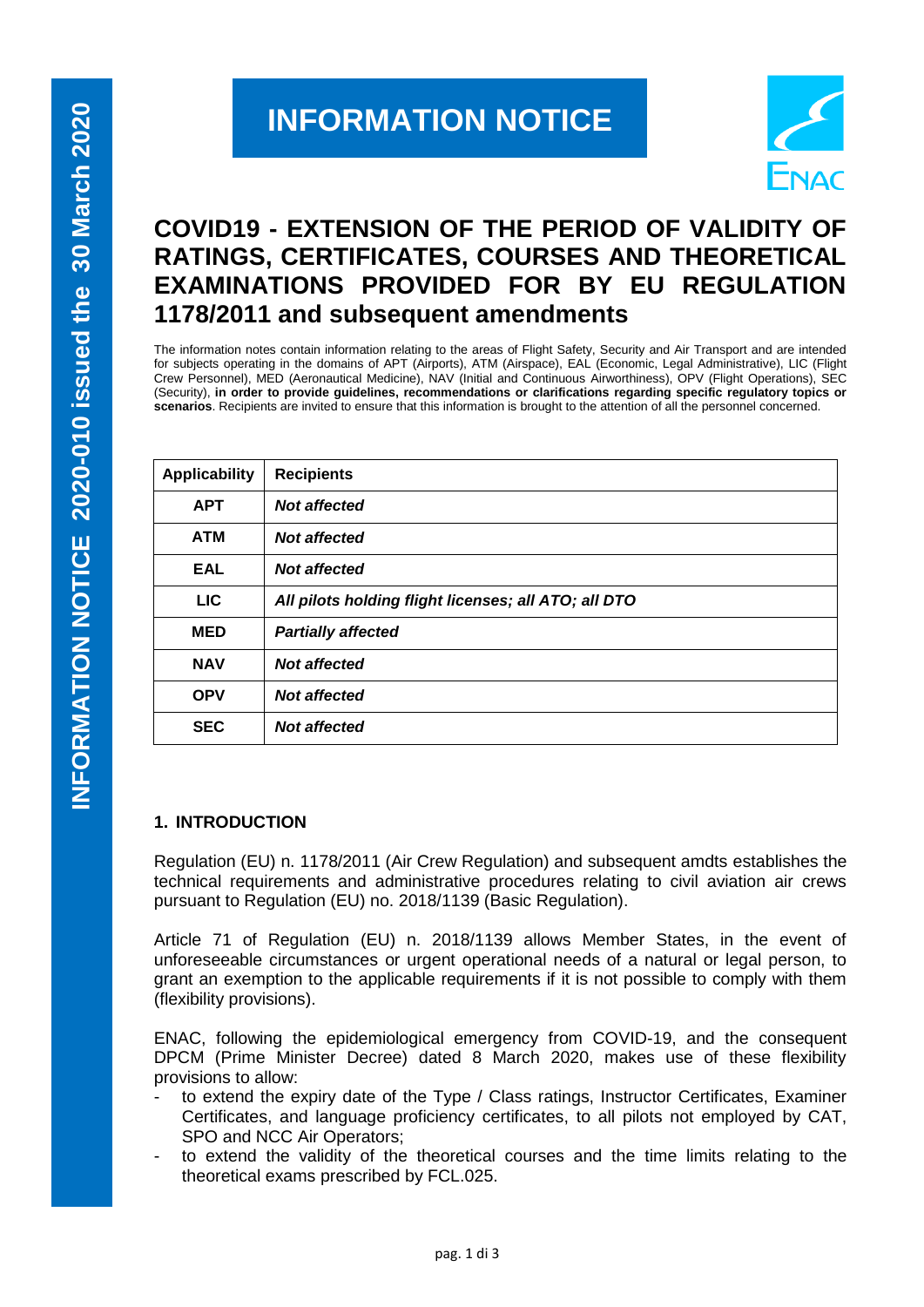# **2. PURPOSE AND APPLICABILITY**

This Information Notice provides indications to take advantage of the flexibility provisions allowed by Article 71 of Regulation (EU) 2018/1139 related to:

- a) pilots not employed by CAT, SPO and NCC Air Operators, holders of (IT.FCL) ATPL / CPL / MPL / PPL / SPL / BPL / LAPL (A) (H) (S ) (B) issued by ENAC with ratings:
	- CLASS / TYPE RATING + INSTRUMENT RATING (where applicable)
	- INSTRUCTOR CERTIFICATIONS
	- EXAMINER CERTIFICATIONS
	- LANGUAGE COMPETENCE CERTIFICATION
- b) applicants for:
	- extension of the recommendation for theoretical exams according to FCL.025 (a) (3)
	- extension of the validity of the theoretical exams for the issue of a LAPL (A)  $(H)$  (S) (B), PPL (A) (H) (S) (B), CPL (A) (H) license, an IR and EIR rating in accordance with FCL.025 (c) (1) (i) (ii)
	- extension of the validity of FCL.025 (c) (2)
	- extension of the validity of FCL.025 (b) (2)
	- extension of the period provided for by FCL.725 (c)
	- extension of the validity period for the completion of the courses prescribed by:
		- $\bullet$  FCL 735.A (b)
		- $\bullet$  FCL.735.H (b)
		- Point 1. of Section H of Appendix 3
		- FCL 810 (a) (1) and (a) (2)
		- $\bullet$  FCL. 815 (b)
		- FCL. 825 (c)

### **3. CONDITIONS**

The flexibility provisions are granted subject to the following conditions:

- an extension of 4 months may be granted to the pilots referred to in point 2a) above, holders of Class and Type ratings in course of validity expiring between 31/03/2020 and 31/10/2020, with or without IR rating, who cannot access flight simulators and/or aircraft (airplane or helicopter)
- an extension up to a maximum of 8 months, but not beyond 29/11/2020, may be granted to:
	- the Instructors and Examiners referred to in point 2a) above, holders of Certificates in course of validity expiring between 31/03/2020 and 31/10/2020, who cannot access flight simulators and/or aircraft (airplane or helicopter)
	- the applicants referred to in point 2b) above
- if necessary and only for commercial activity, the period set out in point FCL.060(c)(1) may be extended from 120 to 180 days.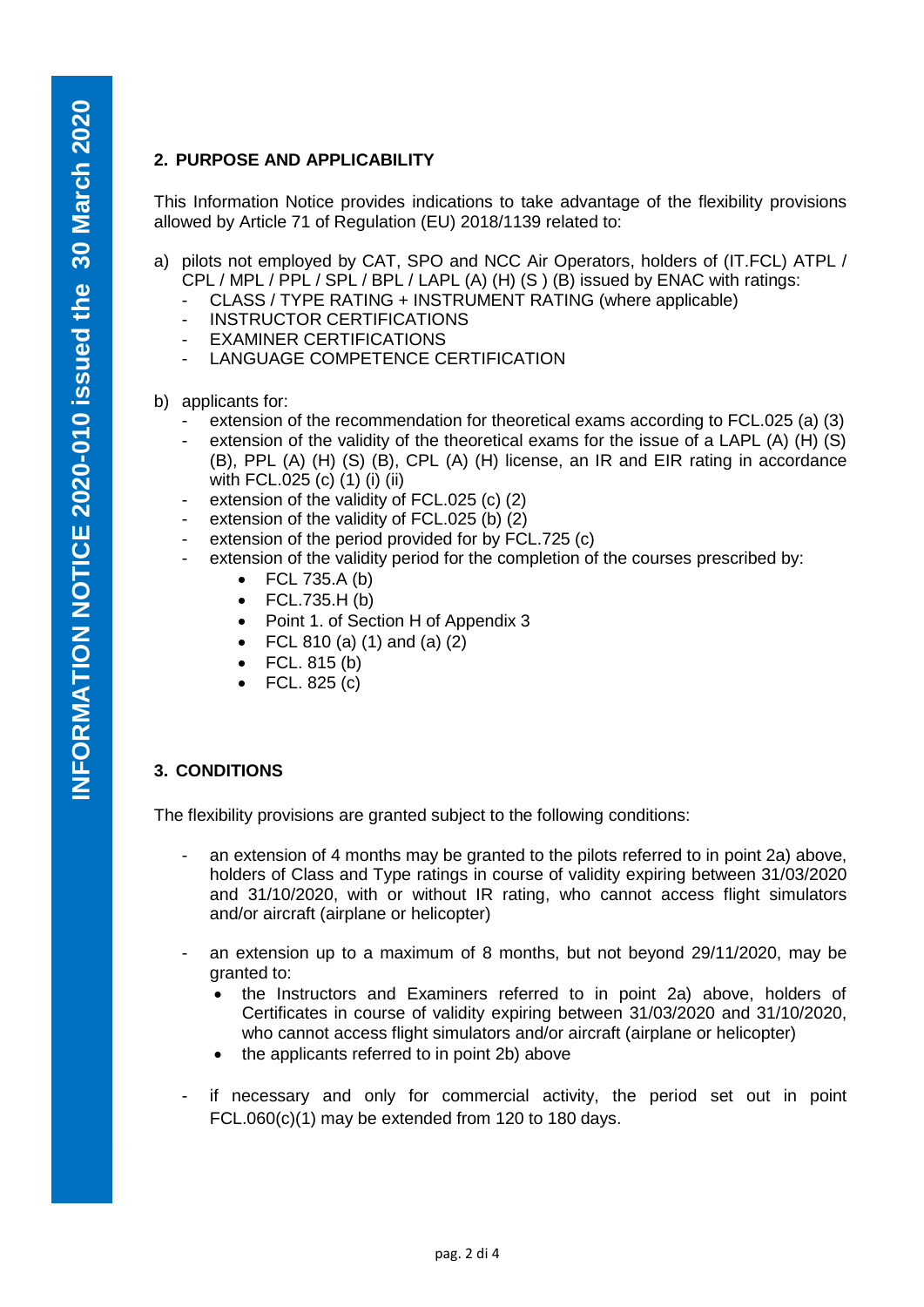#### **4. METHODS OF EXTENSION AND NOTIFICATION TO ENAC BY THE EXAMINER**

The Examiner updates the pilot's rating extending its validity by 4 months and fills in the form attached to this Information Notice, specifying the new expiry date, and the date of the day on which the theoretical briefing prescribed by the mitigation measures under point 5 below was provided (which must be accomplished within the period of validity of the rating). If the examiner is logistically unable to update the license, the aforementioned form will be sent to the pilot as an endorsement of the extension and kept inside the license.

The updating of licenses also extends, if necessary, the linguistic competence in accordance with FCL.055 by means of the specific form attached to this Information Notice.

As far as the Certificates is concerned, in a similar way to the above:

the Examiner extends the validity of the Instructor Certificate

the Senior Examiner extends the validity of the Examiner Certificate

for a maximum of 8 months but not beyond 29/11/2020.

The Examiner, through his PEC (certified e-mail), notifies ENAC of the extension of validity of the rating, by sending an e-mail to the electronic box [protocollo@pec.enac.gov.it](mailto:protocollo@pec.enac.gov.it) by:

- directing it to the Airport Directorate of normal reference if it is the extension of a rating (with or without IR)
- directing it to the ENAC RPO Directorate if it is an extension of the Certificate of an Instructor or Examiner,
- enclosing the form attached to this Information Note, filled in with the new expiry date and the date of the day on which the theoretical briefing prescribed by the mitigation measures under point 5 below was provided.

Pilots, Instructors, Examiners who do not have the possibility to get the extension from an IT.FCL licensed examiner, may refer to examiners from other EASA countries, who shall adopt the same extension procedures as Italian examiners.

In this case, however, that examiner will notify the extension to the email address [examiner.notification@enac.gov.it](mailto:examiner.notification@enac.gov.it) enclosing the evidence of the briefing, while the pilot, for the purpose of updating his license, will send the form filled in by the examiner:

- to the Airport Directorate of normal reference (using the email addresses attached to this Information Notice ) if it is a rating with or without IR
- to the ENAC RPO Directorate (by certified e-mail addressed to [protocollo@pec.enac.gov.it](mailto:protocollo@pec.enac.gov.it) or, if not available, at the email address [istruttoriesaminatori@enac.gov.it\)](mailto:istruttoriesaminatori@enac.gov.it) if it is an Instructor or Examiner certificate.

With regard to the extensions provided in point 2b above), the ATO or the DTO of reference will notify the extensions through the traditional channels.

**The new deadline, extended by 4 months for ratings and by 8 for certifications, may be formalized not earlier than 1 month from the original deadline. In any case, the deadline extended according to the methods of this Information Notice cannot exceed the date of 29/11/2020.**

**The IT.FCL examiner is not required to make the notifications prescribed by Circular LIC 13 and, in case of EASA license not issued by ENAC, no procedure according to EDD is required.**